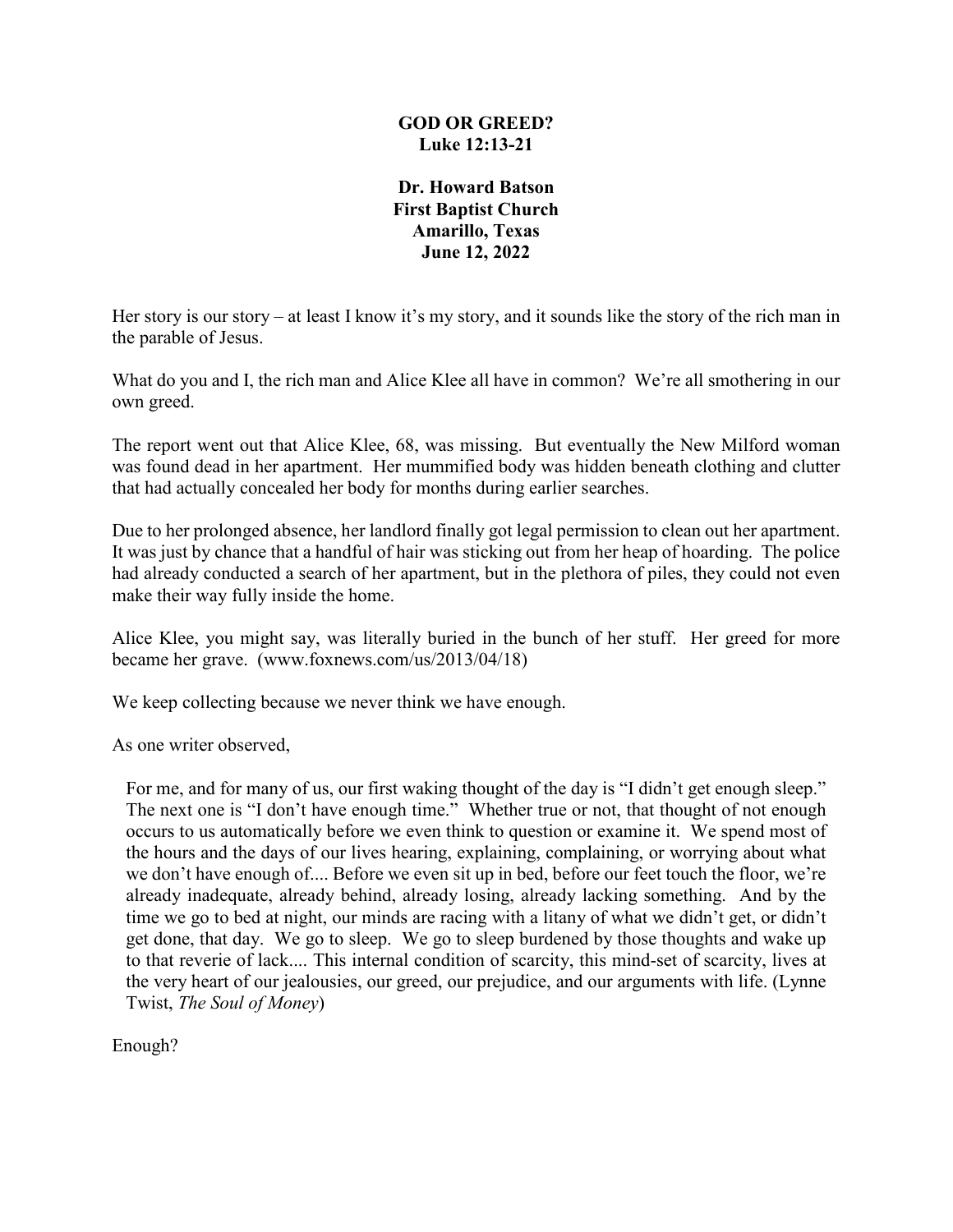Outside of speaking about the Kingdom of God, Jesus speaks more about materialism than He does any other topic. Of course, the Kingdom of God is the overarching topic about everything concerning which He speaks. So setting that aside, we have to say that money was Jesus' favorite topic. But we had just as soon our preacher skip over it!

In this story, most likely a younger brother comes to Jesus seeking a judge to settle their inheritance squabble. This interruption in Jesus' teaching about kingdom values is a rude reminder of how oblivious the average listener can be to Jesus' message about God's reign invading all of life and turning the world and its values upside down (David Garland). "I'll not preside over your greed," Jesus answers. With that warning against greed, he began to tell the parable about the rich fool.

I was a chaplain at Methodist Hospital in Dallas. A man died. One of the chaplain's duties was to make sure that the next of kin received the personal possessions of the dead. I called his daughter since the person with him (his girlfriend, I suppose) was not the legal next of kin. I asked, "Mary wants to take the ring on his finger with her. Is that okay with you?"

"No, that's not okay. She's already taken too much. Tell her she'd better not touch that ring on his finger. It's to stay there until I get there."

I looked to Mary and said, "Mary, I'm sorry, but I cannot let you have that ring, as per the instructions from his daughter. She doesn't want you to have it." Mary rolled her eyes.

Fighting over the ring of a dead man with the body still warm.

Right then and there I said, "Dear God, when it comes time to settle the accounts with my siblings, I'll not argue about the possessions of the dead. My life will never be reduced to grasping with greed over the stuff of the dead."

It may be that the older son, the new leader of the clan, is trying to keep the family farm together for everyone's good.

Jesus said here, "I'll have no part of it. I'll have nothing to do with being arbitrator over your greed."

Then he tells a story, a very disturbing story. It's the story about a farmer. He was a rich man. "I'm so rich. I have so much. Where am I going to put all of my crops? I know, I'll just tear down these little barns and I'll build bigger barns. Then I'll have great success because I'll have my income set aside for many years to come, stored safely in my barns. Yes, I'll just relax and eat, drink, and be merry."

But God said to him, "You fool, this very night your soul is required of you. And then who will own what you have prepared?"

Seneca philosophized, "How stupid to plan out the years that lie ahead when you are not even master of tomorrow. What madness to start out with long-term hopes, thinking, "I'll buy and sell and build, I'll lend money and take back more, and I'll gain possessions of honor. When I'm too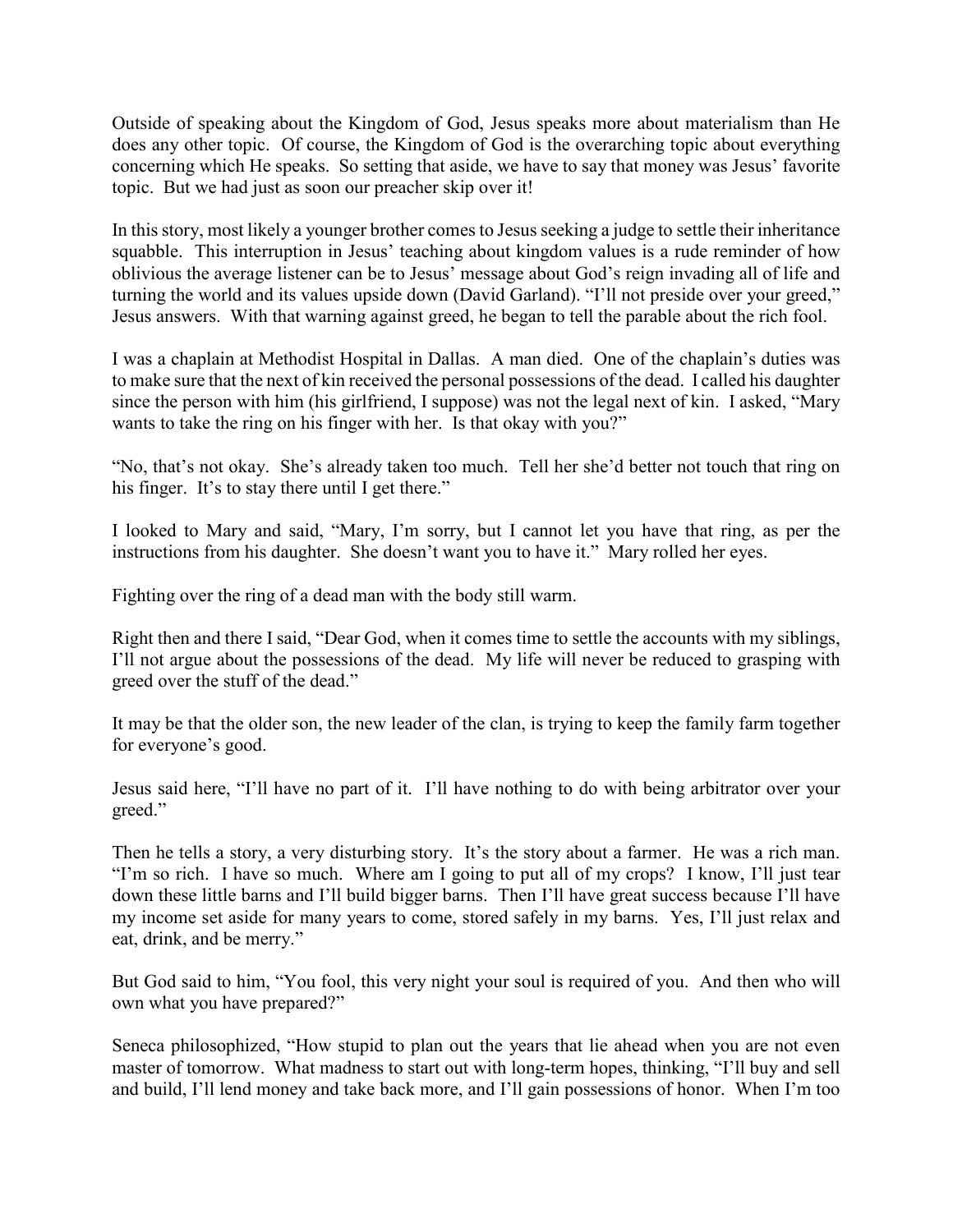old and tired, I'll retire." Believe me when I tell you everything is unsure, even for the most fortunate (*Ep*. 101.4).

So it is with the man who lays up earthly treasure for himself and is not rich toward God.

Somehow or another, we have not really bought into the idea that we're just passing through, that we're just stewards of a small part of the possessions of this world for a short while. As scripture says, "Naked you've come into this world, and naked you'll go" (Job 1:21).

In Ecclesiastes 8:8, the preacher says, "As no one has power over the wind to contain it, so no one has power over the time of their death."

When you think about it, babies do come into this world absolutely naked, grasping nothing in their hands. But it's not long until they learn to say "mine, mine, mine" and grab everything they can. And then they die, empty-handed.

The rich man in this story is self-centered. Greed makes us very self-centered. We want more, and we want more for ourselves. We're not in the business of giving away. We cease to be stewards and we become hoarders.

Notice what he says. "What shall *I* do since *I* have no place to store *my* crops. This is what *I* will do. *I* will tear down *my* barns and build larger ones, and there *I* will store up *my* grain and *my* goods. And *I* will say to *my* soul...." He's self-centered. Greed makes us that way.

The real Patch Adams, the doctor who was portrayed by Robin Williams in the popular Hollywood film, says greed has infected our society. It is the worst infection. (*Affluenza*, p. 29) Madonna has said "We live in a material world, and I'm a material girl."

Our greed has even trickled down to Native Americans. At least ten of California's thirty-nine gaming tribes – tribes of Indians that are allowed to participate in the gaming industry – have kicked out members or denied them a share of casino profits in recent years. They expelled the members telling them they didn't have ancestral proof to qualify for membership or casino dividends. The federal Bureau of Indian Affairs cannot do anything to help these Indians, because each Indian tribe is a sovereign nation, free to decide its own membership issues. The Indians are fighting among themselves. "What really tears me apart is people saying, 'You're not an Indian; you don't belong to the tribe.' Before gaming, we were all Indians," said Matt Franklin, vice chair of the Miwok. But not now, now that they're dividing the pot. ("Gaming Greed Incites California Tribes to Deny Members," www.casinowire.com/archive/200102/2258.shtml)

I want say quickly four things about greed.

# **I. Possessions will not fulfill you.**

Jesus was saying that to the man in the story. Possessions will not fulfill you. Having more will not make you happy. The more Americans fill their lives with things, the more they tell pastors,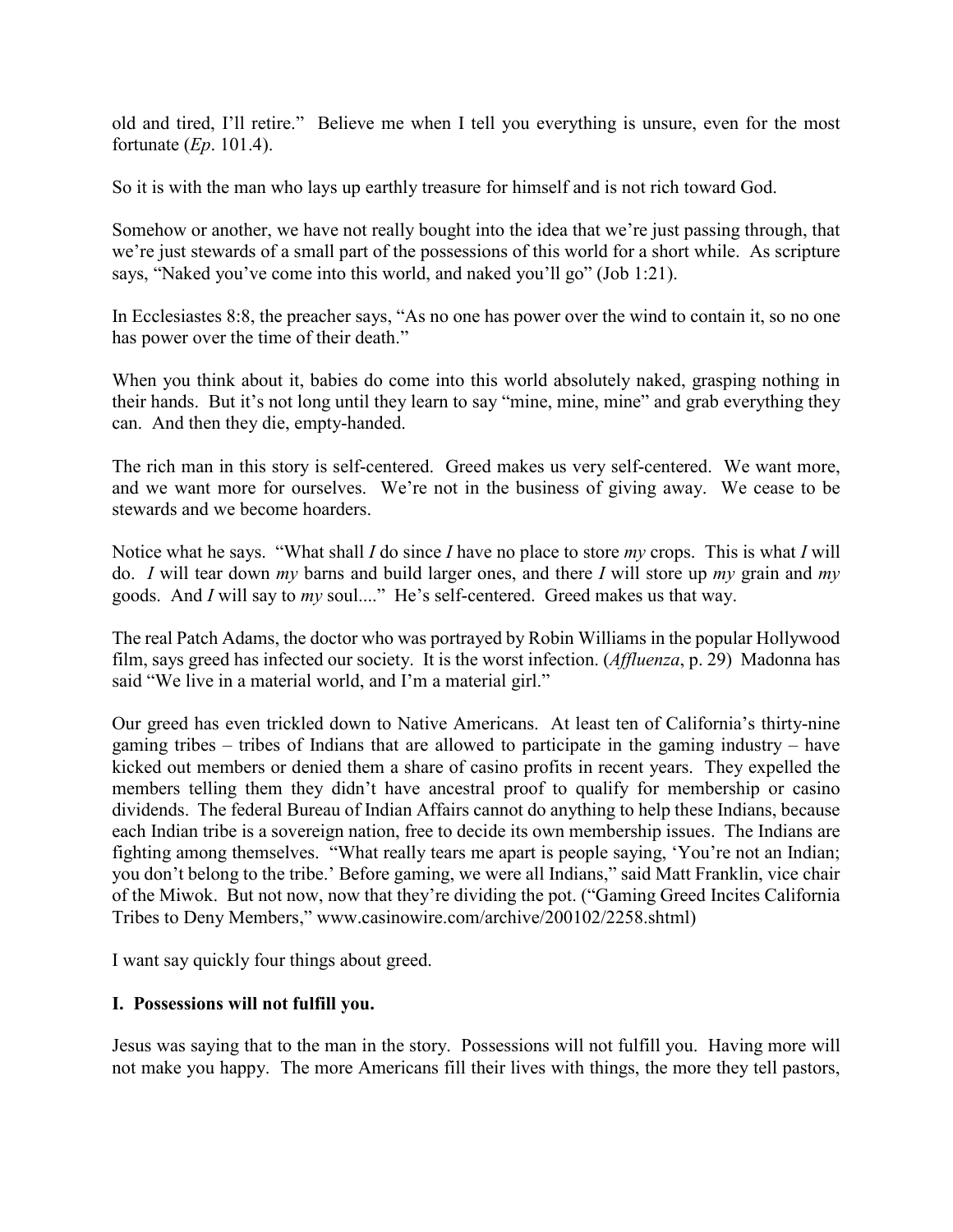therapists, friends, and family members that they feel empty inside. The more toys we buy our children, the more they complain of boredom. That's a fact.

Jesus predicted this 2,000 years ago when He said, "What profit would it bring a man if he were to gain the whole world but lose his soul?" (Matthew 16:26). We are losing our soul to material things.

When Mother Teresa came to the United States to receive an honorary degree, she said, "This is the poorest place I've ever been in my life." Now remember where Mother Teresa had been. "She wasn't talking about economics or mutual funds, Wall Street or the ability to consume," says Robert Seiple. "She was talking about the poverty of the soul." (*Affluenza*, p. 70)

To paraphrase a statement from Warren Buffett, "Before you try to keep up with the Joneses, let me tell you that I know the Joneses and they are no happier than you are." (*USA Today*)

Things will never, ever satisfy. They will not bring us fulfillment. We all know that's true, yet we continue to behave as if driving a bigger, newer car, having a bigger, better house, or possessing more gadgets would finally, in the end, bring us some type of fulfillment.

We're fools as possessions trick us time and time again. Purchase in and purchase out – year in and year out. We just don't catch on, do we?

The rate of clinical depression in the United States is ten times what it was in 1945. The year that the highest percentage of Americans described themselves as "very happy" reached a peak, never to be exceeded, in 1957. We felt richer then, though we were poorer. We have more than doubled in regard to the GNP (Gross National Product) now as we did then. Everybody's house has twice as much stuff in it now. But we don't feel affluent. We don't have a sense of well-being or happiness.

# **II. Our possessions, in reality, possess us.**

Warren Buffet said, **"Most people's biggest expense is interest, which comes from living beyond your means and buying things they think will impress others, which comes from insecurity. Avoid these and you'll grow richer than most of your peers." (Warren Buffett,**  *USA Today***)**

Our possessions end up possessing us. Interestingly enough, Steffan Linder, a Swedish economist, not even a theologian, made the prediction in 1970 that our possessions would possess us. He said buying more gadgets and more things will not yield us free time. We will soon be the "harried leisure class." "Economic growth," wrote Linder, "entails a general increase in the scarcity of time.... As the volume of consumption goods increases, requirements for the care and maintenance of these goods also tends to increase, we get bigger houses to clean, a car to wash, a boat to put up for the winter, a television set to repair, and have to make more decisions on spending." (*Affluenza*, p. 41)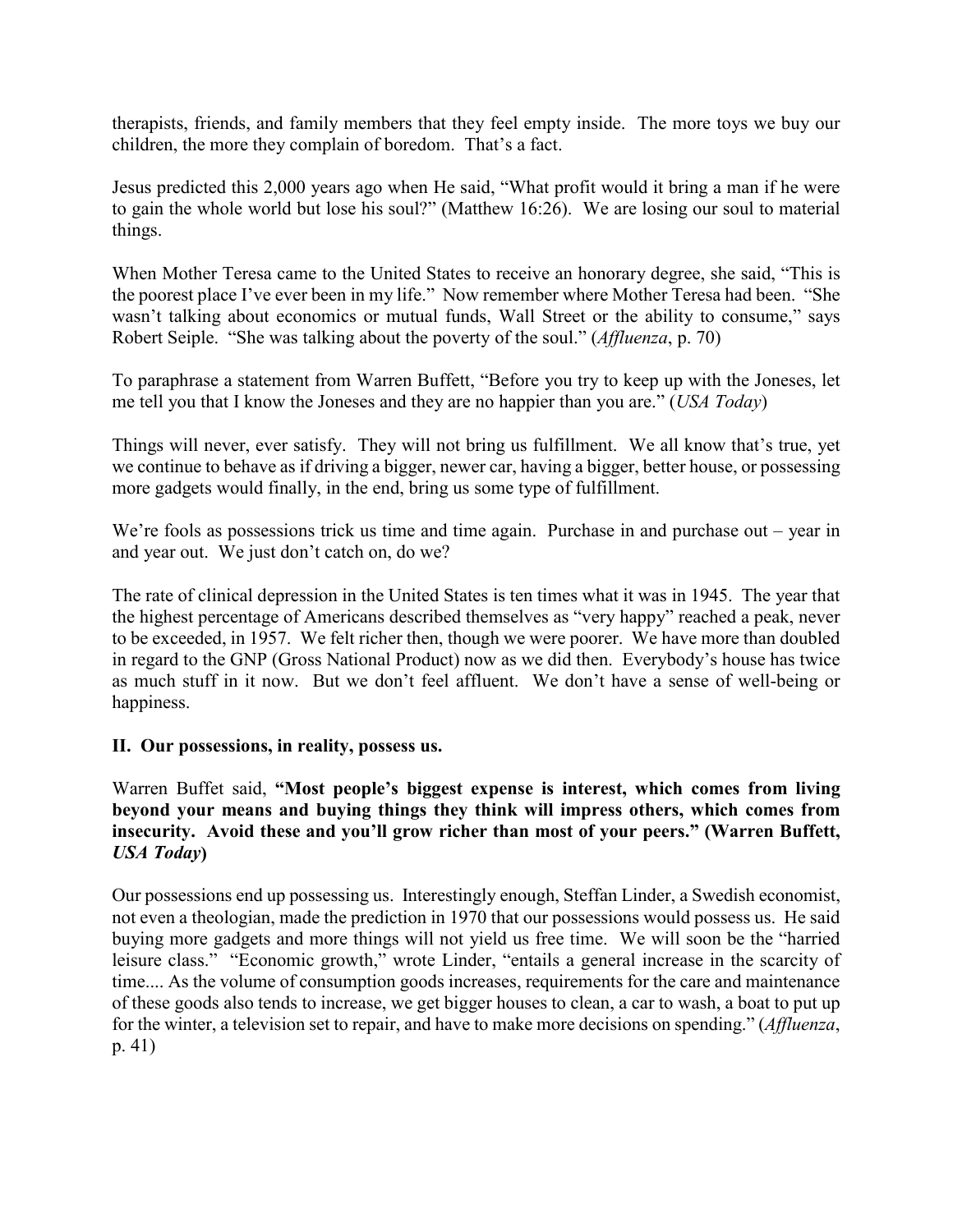All the stuff we own has to be cleaned, maintained, polished, adjusted, stored, refueled, tuned up. The list goes on and on. Having stuff takes a lot of time. In fact, using Labor Department Statistics, Harvard economist Juliet Schor says full-time American workers work one more month, 160 more hours, a year than we did in 1969. (*Affluenza*, p. 42) But ninety-five percent of our workers say they wish they could spend more time with their families. (*Affluenza*, p. 4)

We're building bigger barns. But our bigger barns are, in reality, making us prisoners.

## **III. Success is not in how much we accumulate, but, rather, in how much we give away.**

That was the mistake of the rich man in the story. He thought having the bigger barns would make him a success.

We should not live to accumulate. We live to love, to share, and to generate goodness.

In Dante's *Inferno*, the residents of hell are being punished for the deadly sins that characterize their runaway lives. The picture drawn from greed is the image of a person in hell with his head pushed down to the dirt with the caption saying, "I've turned my back on heaven." (Rowland, *The Sins We Love*, p. 134)

Pastor Bruce Larsen tells the story about a wealthy man who came to his office when he pastored a Seattle church. The pastor was speaking about tithing and saying the first way to get yourself freed up and properly prioritized is to give ten percent of what you make, to God's Kingdom, to His church, as an act of faith and love. The pastor cited research in the field of psychology that demonstrated that people who are givers are happy, live longer, and manage money more responsibly.

The rich man in the church came to see the pastor. "You've been talking a lot about tithing lately. I'm definitely listening. But Bruce, I make a ton of money. I can't possibly afford to tithe That would be a huge hunk of cash."

Bruce, the pastor, said, "Well, let's just pray about it." The man agreed and the man started praying by asking God for guidance in the matter of giving. The pastor, Bruce Larsen, prayed next. "God, help my dear brother here earn less money this coming year so that he can afford to tithe."

If you can't afford to tithe, maybe you need to be making less money.

Isn't that amazing? You'd think that people who make more money could more easily give ten percent of their income – that they would be so grateful that God had opened the windows of heaven and poured out His blessings upon them that they would be the first in line to tithe.

But in reality, congregation, it's those who earn less who are more apt to give.

How can anyone be so miserly and stingy as to argue, "I can't give because I have too much." That seems preposterous to me. Your success is not determined by how much you store. Be